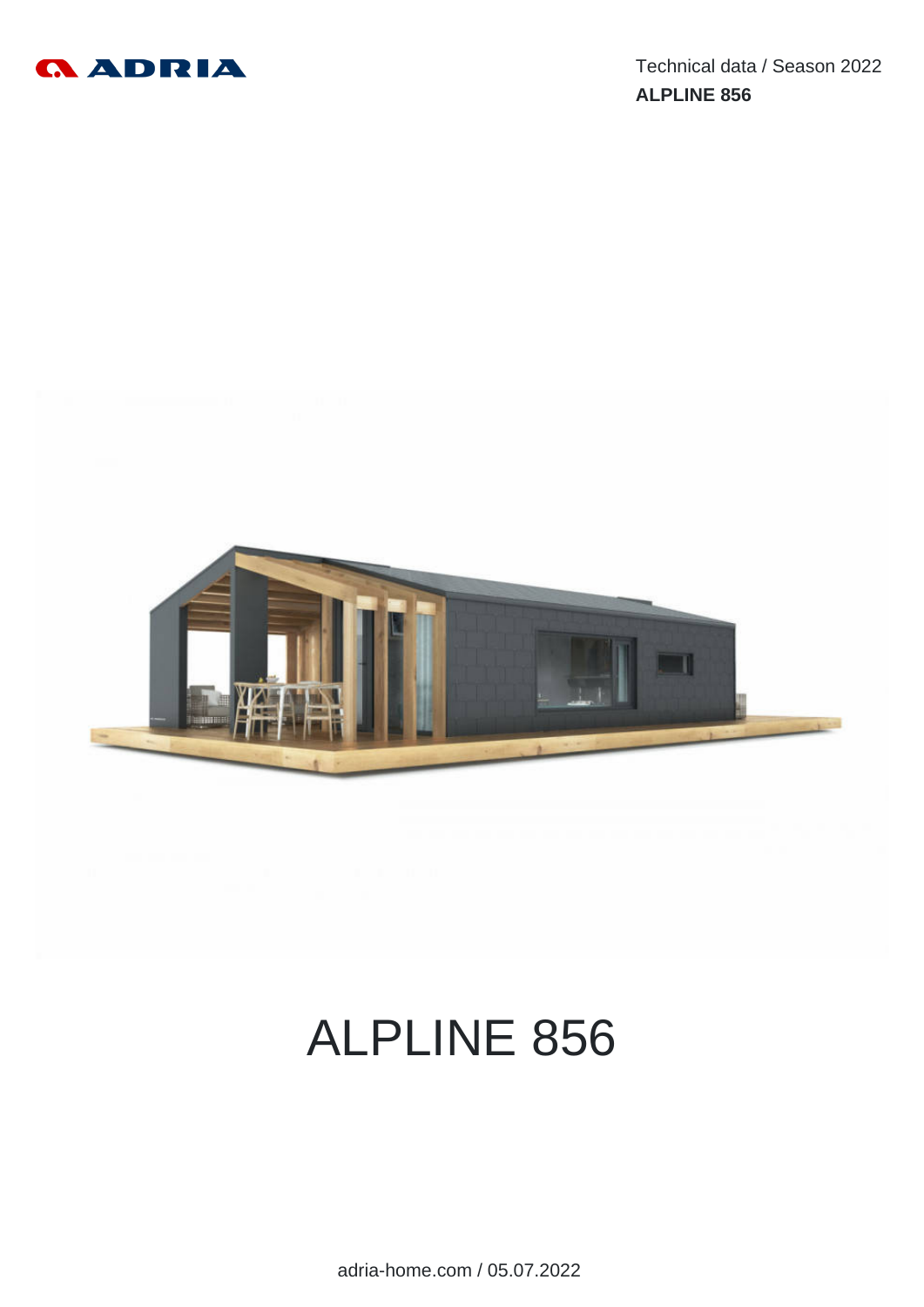

**Facade: Facade 2:**



# **Layout:**





Alpline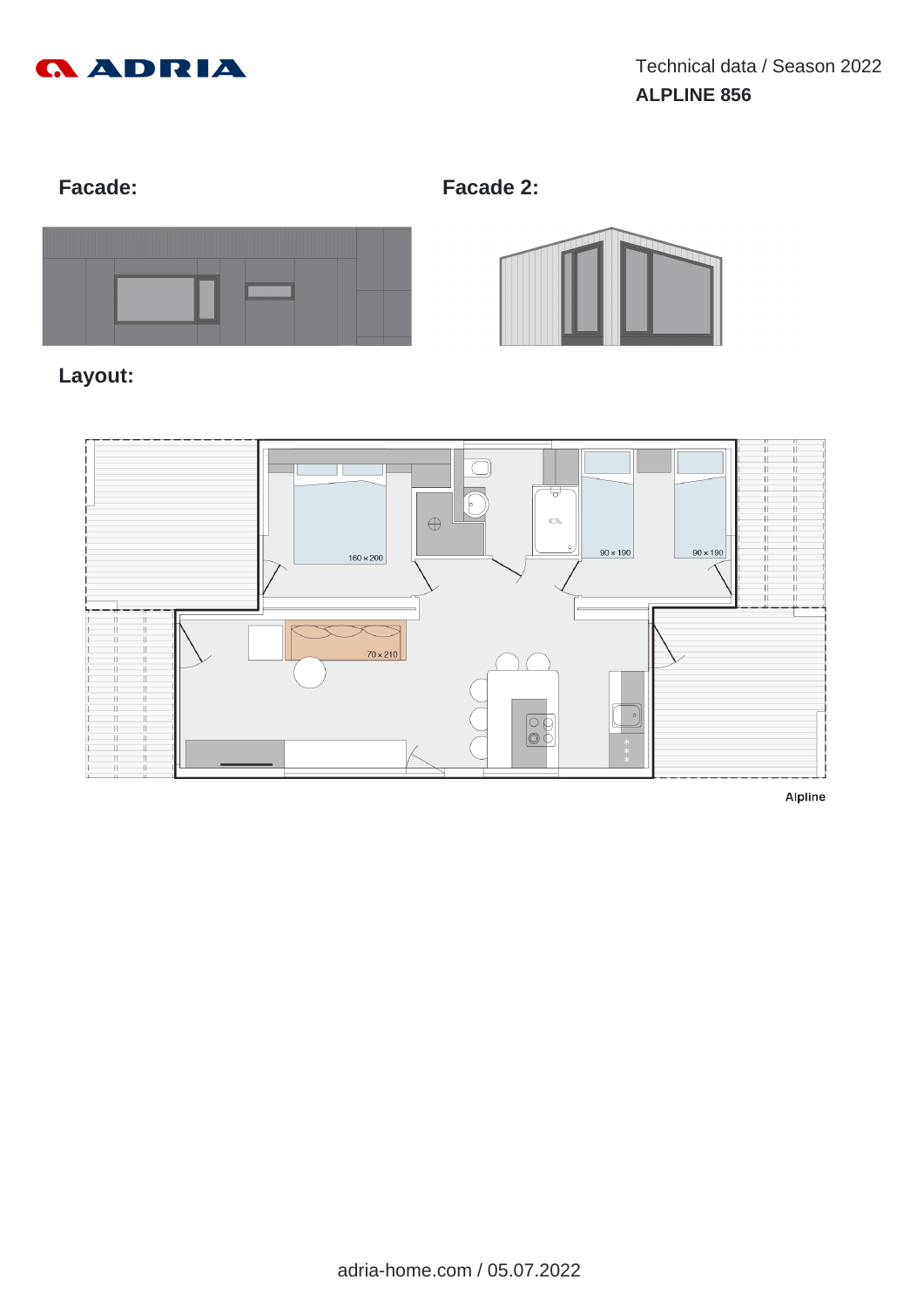

#### **A1 GENERAL**

| Area                                         | 51,00          |
|----------------------------------------------|----------------|
| Number of beds                               | $\overline{4}$ |
| Number of bedrooms                           | $\overline{2}$ |
| Number of bathrooms                          | 1              |
| Length                                       | 8,5            |
| Width                                        | 6,00           |
| Height                                       | 3,4            |
| <b>B1 CHASSIS</b>                            |                |
| 100% galvanised steel tube 100/100/5 mm      | X              |
| <b>B2 FLOOR</b>                              |                |
| <b>Structural Insulated Panels SIP Floor</b> | X              |
| Vynil flooring                               | X              |
| <b>Bitumen floor protection</b>              | X              |
| <b>B3 EXTERIOR WALLS</b>                     |                |
| <b>Structural Insulated Panels SIP</b>       | X              |
| Front Cladding: Larchwood vertical           | X              |
| Other Three Sides: Facade panels Plano       | $\overline{O}$ |
| Other Three Sides: Facade panels Rombo 40    | $\overline{O}$ |
| <b>Other Three Sides: Larchwood Vertical</b> | X              |
| Other Three Sides: Double covernig Eternit   | $\circ$        |
| Other Three Sides: Facade panels Swisspearl  | $\circ$        |

# **B4 WINDOWS AND DOORS**

| PVC windows and doors with termopan glass - anthracite outside, |          |
|-----------------------------------------------------------------|----------|
| white inside                                                    | $\chi$   |
| Tinted windows in bathrooms                                     | $\chi$   |
| PVC balcony door in bedroom with security glass                 | X        |
| PVC balcony door in children's bedroom wizh security glass      | X        |
| Mosquito nets on all windows - white                            | $\Omega$ |
| Rolo shutters on bathroom windows                               | O        |
| Swing entrance door with security glass and door holder         | X        |
| PVC balcony door in kitchen with security glass                 | X        |
|                                                                 |          |

adria-home.com / 05.07.2022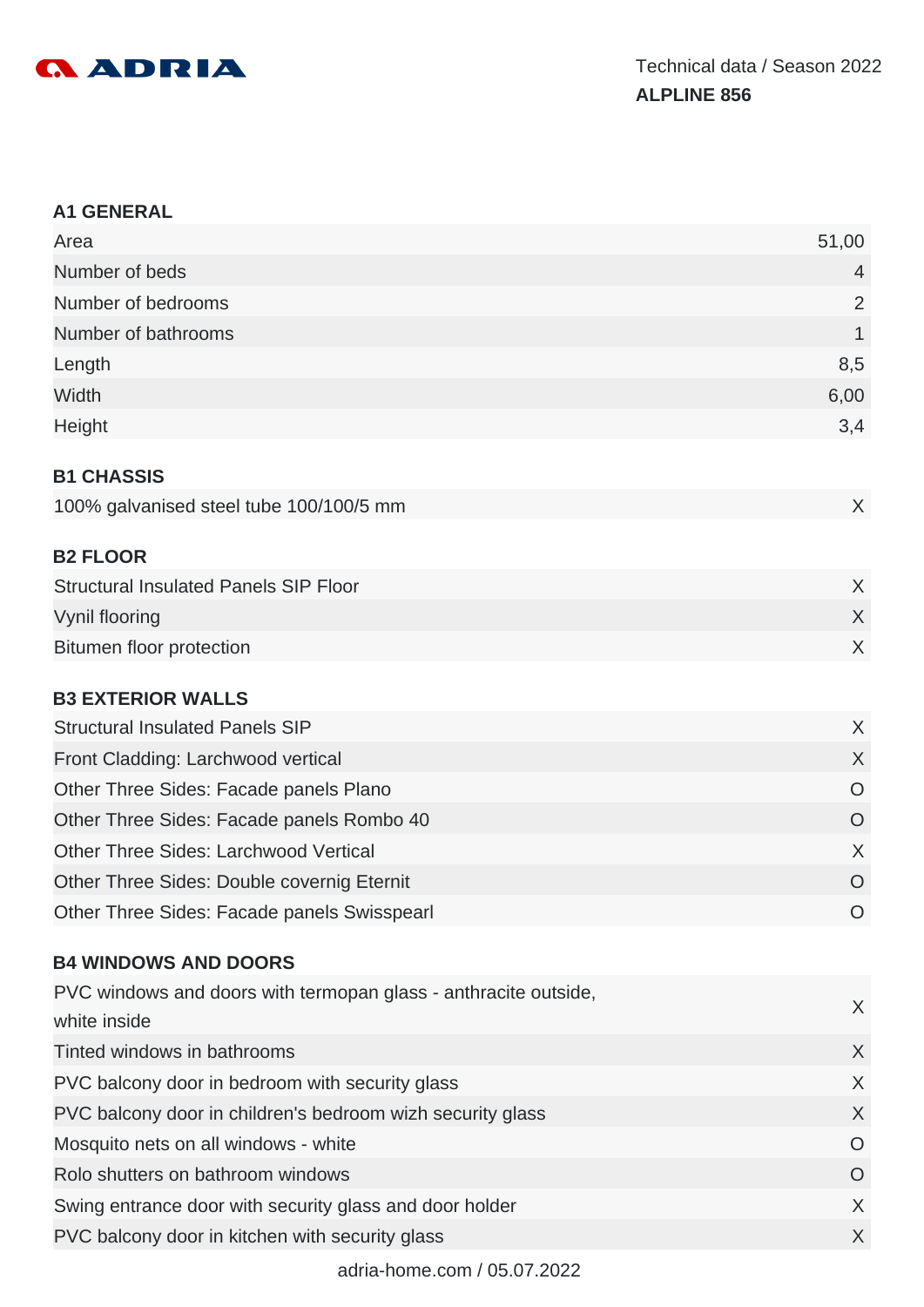

| Rolo shutters on kitchen window |  |
|---------------------------------|--|
| Blinds on the kitchen window    |  |
| Master cylinder                 |  |
| Master key (3 pieces)           |  |

#### **B5 ROOF AND CEILLING**

| Roof plates Swisspearl                      | O        |
|---------------------------------------------|----------|
| Roof tile Qube Acoustic                     | X        |
| Roof Slates Double Covering Eternit         | O        |
| Cathedral ceiling in all rooms 180/250 cm   | X        |
| Duo-pitched Roof                            | X        |
| <b>Structural Insulated Panels SIP Roof</b> | X        |
| Roof construction class D (350 kg/m2)       | O        |
| Roof construction class F (600 kg/m2)       | X        |
| <b>Gutters</b>                              | O        |
| <b>Snow Guards</b>                          | $\Omega$ |

#### **C0 INTERIOR**

| <b>Textile Combination - STANDARD</b>                   | <b>MOOD</b>   |
|---------------------------------------------------------|---------------|
| <b>Furnishing Decor - STANDARD</b>                      | <b>NORDIC</b> |
| Dimout curtains in all rooms except bathroom and toilet | O             |
| Cushions in bedrooms                                    | O             |
| Notranje pregradne stene 56 mm                          | X             |
| Interior doors 40 mm with ALU doorframes                | $\chi$        |
| Door stopper                                            | X             |
| Metal doorhooks                                         | X             |
| Soft close for furniture                                | X             |
| <b>Textile Combination - OPTION 1</b>                   | <b>MOOD</b>   |
| Seating cushions in living room                         |               |

#### **C1 LIVING ROOM**

| Wall decorative cladding               |  |
|----------------------------------------|--|
| Mirror in living room                  |  |
| Fire extinguisher (1kg) in living room |  |
| Fire blanket in living room            |  |
| Smoke detector in living room          |  |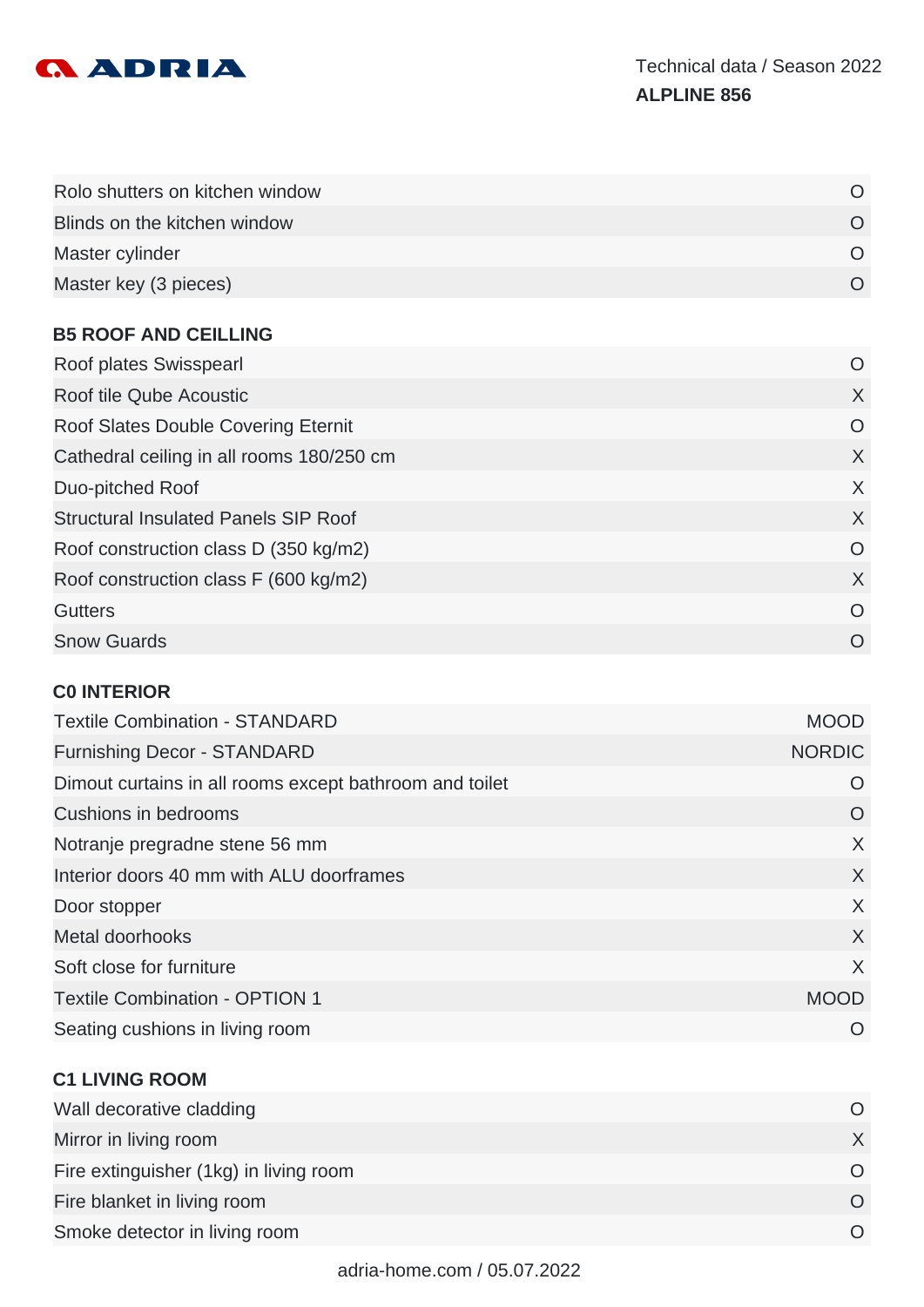

| Adria Bluetooth sound system            | O         |
|-----------------------------------------|-----------|
| Cushions in living room                 | O         |
| Designer comfortable sofa               | O         |
| Extendable designer comfortable sofa    | $\Omega$  |
| <b>Barstools</b>                        | X         |
| Wall shelf over the sofa in living room | X         |
| TV cupboard in living room              | X         |
| Hangers in living room (2 pcs)          | X         |
| Reading LED lights in living room       | $\bigcap$ |

# **C3 MASTER BEDROOM**

| Double bed with slatted bed base                     | 160x200  |
|------------------------------------------------------|----------|
| Foam mattresses (25 kg/m2) in master bedroom         | X        |
| Foam mattresses (35 kg/m2) in master bedroom         | $\Omega$ |
| Topper for matresses in master bedroom               | O        |
| Ottoman bed with wooden upholstery in master bedroom | X        |
| Upholstered headboard in master bedroom              | O        |
| Bedside tables in master bedroom                     | X        |
| Cupboards over the bed in master bedroom             | X        |
| Wardrobe in master bedroom                           | X        |
| Hangers in master bedroom (2 pcs)                    | X        |
| Mirror in master bedroom                             | X        |
| Safe in master bedroom                               | O        |
| TV and aerial socket in master bedroom               | X        |
|                                                      |          |

#### **C4 CHILDREN BEDROOM**

| Single beds with slatted bed base                        | 90x190   |
|----------------------------------------------------------|----------|
| Loft bed in children's bedroom                           | O        |
| Foam mattresses PN25 in children's bedroom               | X        |
| Foam mattresses HR35 in children's bedroom               | O        |
| Topper for matresses in children's bedroom               | O        |
| Ottoman bed with wooden upholstery in children's bedroom | X        |
| Upholstered headboard in children's bedroom              | $\Omega$ |
| Bedside tables in children's bedroom                     | $\chi$   |
| Cupboards over the bed in children's bedroom             | X        |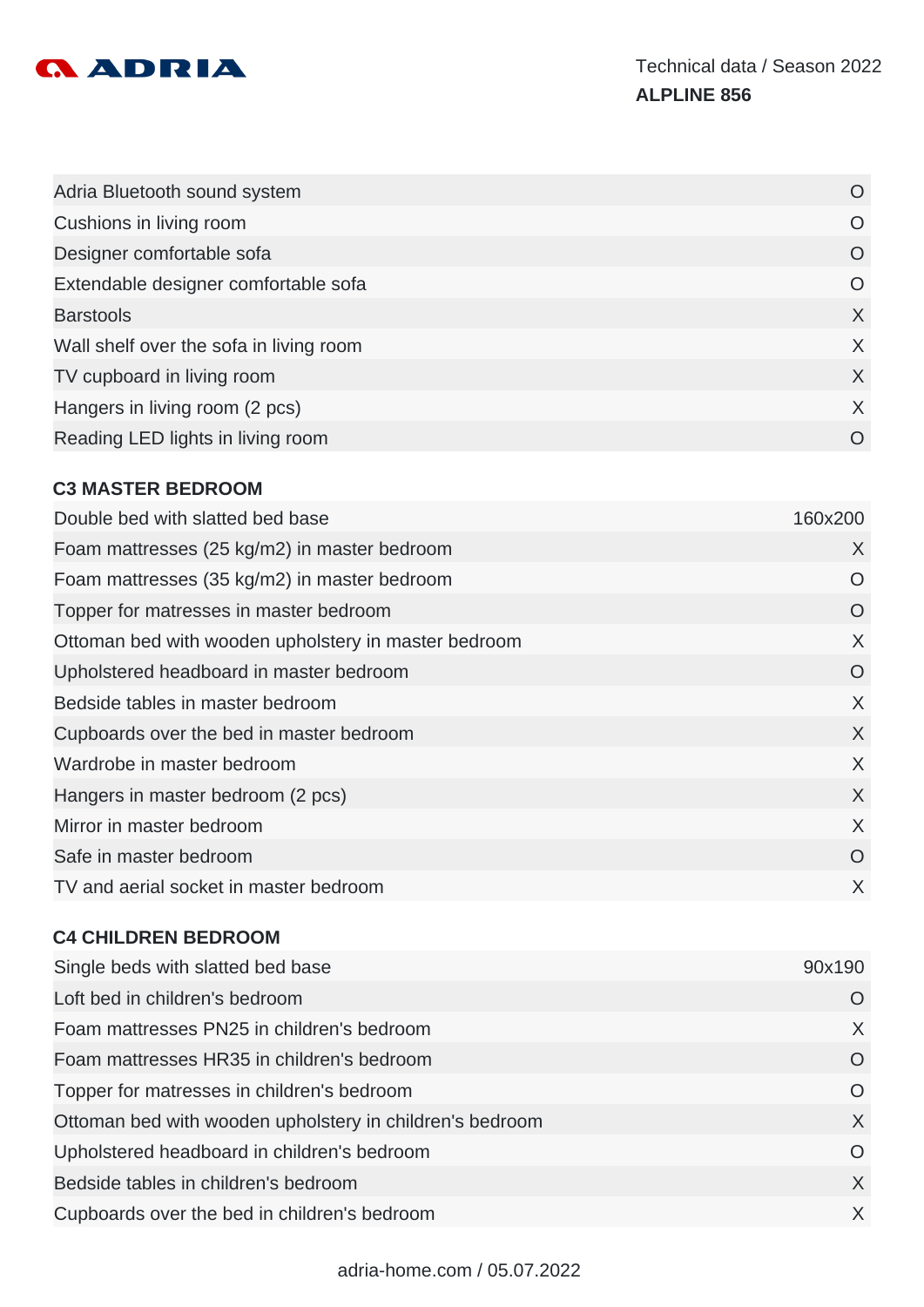

| Wardrobe in children's bedroom                                            | $\sf X$        |
|---------------------------------------------------------------------------|----------------|
| Hangers in children's bedroom (2 pcs)                                     | X              |
| <b>C6 BATHROOM</b>                                                        |                |
| Shower cabin                                                              | 120x80         |
| Shower PVC wall                                                           | X              |
| Shower tower with mixer tap                                               | X              |
| Shower rail with sliding shower holder                                    | X              |
| Shower rail with adjustable sliding shower holder and rain shower<br>head | O              |
| Wash-stand with two doors and mixer tap                                   | X              |
| Mirror with shelf in bathroom                                             | X              |
| Mirror in bathroom                                                        | $\sf X$        |
| Extra shelves in bathroom                                                 | X              |
| Built-in toilet tank with saving function                                 | X              |
| <b>Towel holder</b>                                                       | X              |
| Toilet roll holder                                                        | X              |
| Hangers in bathroom (2 pcs)                                               | X              |
| Hairdryer in bathroom                                                     | O              |
| Wahsing maschine 450 mm                                                   | $\overline{O}$ |

#### **D1 WATER AND GAS**

| External connector to water facilities with pressure regulator |  |
|----------------------------------------------------------------|--|
| PVC water pipes Speedfit®                                      |  |
| Internal access to water heater - door with lock               |  |
| Electrical water heater 80I                                    |  |
| Insulated water pipes                                          |  |
| Preinstallation for washing maschine                           |  |

#### **D2 ELECTRICITY**

| External connection 32A, 400V, 3P+N+E                     |          |
|-----------------------------------------------------------|----------|
| Ambiental LED lightning in living room and sleeping rooms |          |
| <b>USB</b> socket                                         |          |
| <b>UTP</b> socket                                         |          |
| Key lock                                                  | $\Omega$ |
| <b>TV</b> socket                                          |          |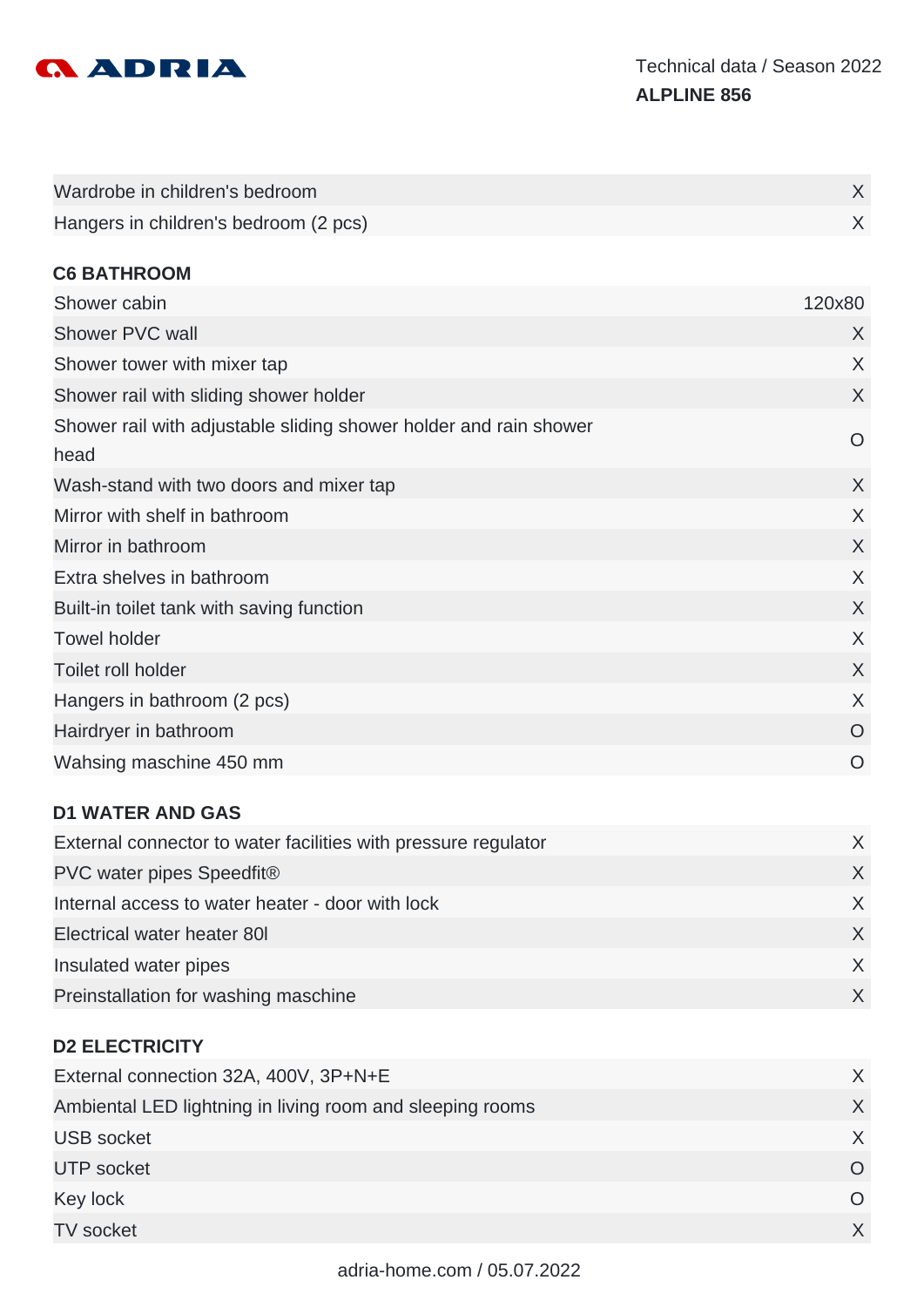

#### **E1 EXTERIOR EQUIPMENT**

| Awning LED light                                       |  |
|--------------------------------------------------------|--|
| External socket - matching colour of windows and doors |  |

## **D4 HEATING AND COOLING**

| Airco sensors for entrance door                             | O              |
|-------------------------------------------------------------|----------------|
| Airco sensors for all windows except bathrom                | O              |
| Air-conditioning white - mono split                         | $\circ$        |
| Electrical heater in living room                            | O              |
| Electrical heater in master bedroom                         | O              |
| Electrical towel heater in bathroom                         | O              |
| IR heating system with fixed thermostat                     | O              |
| Electrical underfloor heating system Ebecco ® in all rooms  | $\overline{O}$ |
| Electrical underfloor heating system Ebecco - only bathroom | O              |
| Ventilation with recuperation                               | X              |
| Gas central heating system with radiators                   | O              |
| Airconditioning with air distribution in all rooms          | O              |
| Heat pump system with heating and cooling                   | O              |
| <b>Preinstallation for Airconditioning</b>                  | $\circ$        |
|                                                             |                |

### **D3 MULTIMEDIA**

| TV holder                           |  |
|-------------------------------------|--|
| TV holder with double fold function |  |
| LED TV 32 inch                      |  |

#### **C2 KITCHEN**

| Glass ceramic hob with 4 burners     | X        |
|--------------------------------------|----------|
| Induction hob with 4 burners         | O        |
| Built-in hood with filter            | X        |
| Stainless steel sink without drainer | X        |
| Built-in frdige with freezer 270 I   | X        |
| Built-in dishwasher 450 mm           | O        |
| Built-in electrical oven 600 mm      | O        |
| Microwave oven                       | O        |
| Built-in microwave oven              | $\Omega$ |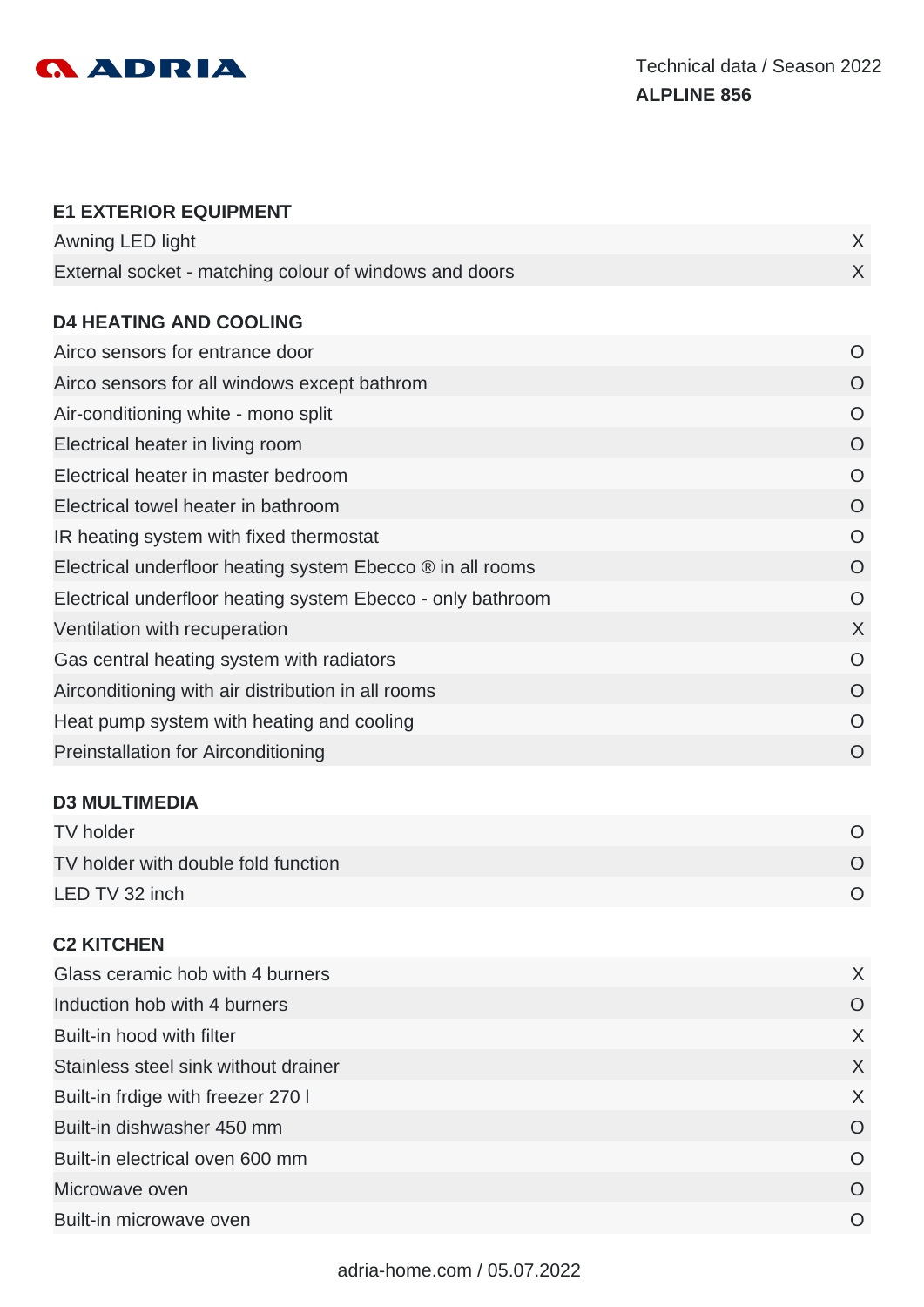

| Built-in drainer (scolapiatti)       |  |
|--------------------------------------|--|
| Kitchen backsplash: White wall panel |  |
| LED lightning above kitchen counter  |  |